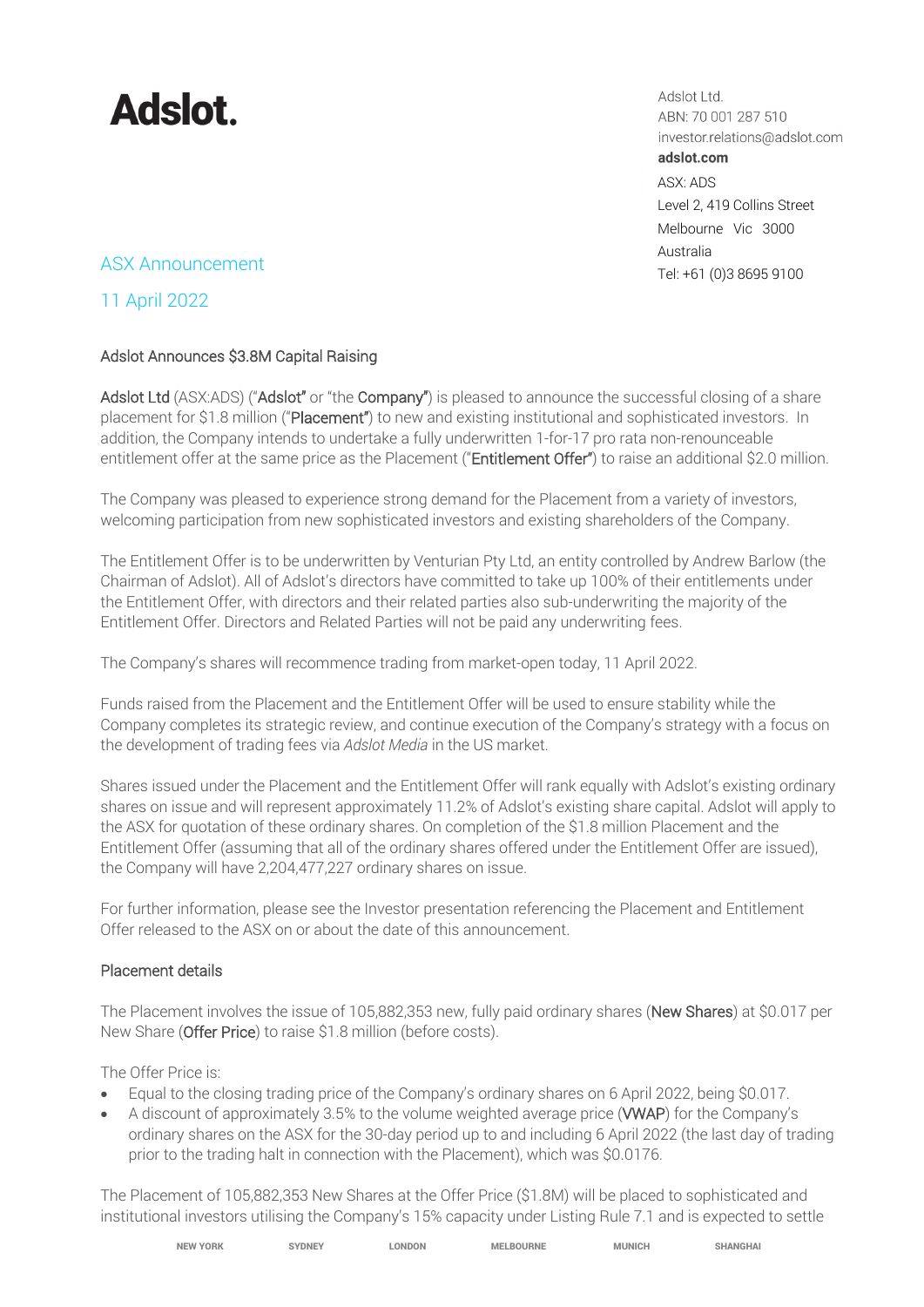# **Adelot**

on Tuesday, 19 April 2022. The New Shares to be issued under the Placement are expected to be issued on Wednesday, 20 April 2022.

#### Entitlement Offer details

The Entitlement Offer consists of a fully underwritten 1-for-17 pro rata non-renounceable offer of a maximum of 116,588,604 ordinary shares at the Offer Price to raise approximately an additional \$2.0 million. The Entitlement Offer will be offered to those Adslot shareholders who have a registered address in Australia or New Zealand and who are on Adslot's share register on the record date, anticipated to be on or about Thursday, 14 April 2022.

The Entitlement Offer will be fully underwritten by Venturian Pty Ltd, a company controlled by Andrew Barlow. In addition, Mr Barlow and other members of Adslot's Board and their related parties (currently holding 17.7% of the ordinary shares on issue) have committed to take up 100% of their entitlements, representing a total cash commitment of \$0.4 million.

As the Entitlement Offer will be non-renounceable, entitlements will not be tradeable. New Shares issued under the Placement are not eligible to participate in the Entitlement Offer. Further details of the Entitlement Offer are set out in the Attachment to this announcement.

The Entitlement Offer will be conducted without a prospectus, in accordance with section 708AA of the *Corporations Act 2001* (Cth). Offer documents in respect of the Entitlement Offer will be lodged with ASX on Thursday, 21 April 2022, with copies or details of how to access those documents to be sent in a letter to eligible shareholders on the same date.

#### Use of funds

The capital raise is being undertaken to strengthen the Company's balance sheet while it completes its strategic review, announced on 24 February 2022, and provide additional working capital to support *Adslot Media* product development and additional US sales resourcing to drive increased Trading Fee revenues through 2022.

The funds raised under the Placement and Entitlement Offer will be applied to:

- support the continued product development \$0.5M and sales and marketing of Adslot Media \$1.2M;
- strengthen the balance sheet and provide additional working capital \$1.8M; and
- pay transaction costs of approximately \$0.3M.

- END -

For further enquiries, please contact:

Ben Dixon **Felicity Conlan** Chief Executive Officer Chief Executive Officer Adslot Limited Adslot Limited

investor.relations@adslot.com investor.relations@adslot.com

About Adslot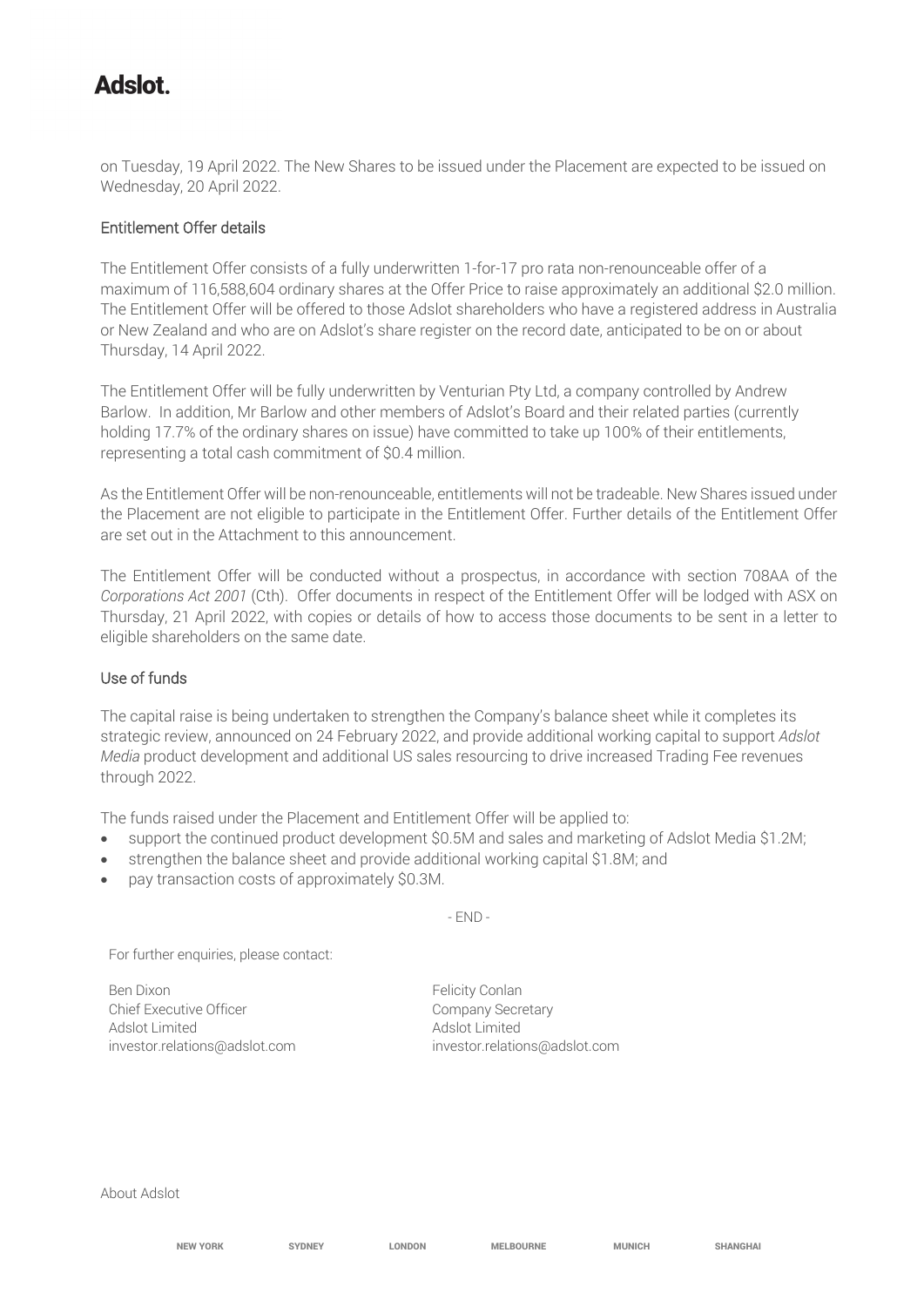## **Adslot.**

Adslot's mission is to automate the trading of forward guaranteed display advertising, referred to as automated guaranteed. Our leading technology is a purpose built, global media trading platform. Adslot benefits a global community of media buyers and sellers, including media agencies, publishers and advertisers, by providing trading efficiencies and effectiveness made possible only via technology, and by doing so the basis on which the \$80B online display advertising industry will realise its full growth potential.

Adslot is a global organisation with operations in North America, Europe and Asia Pacific and is headquartered in Australia.